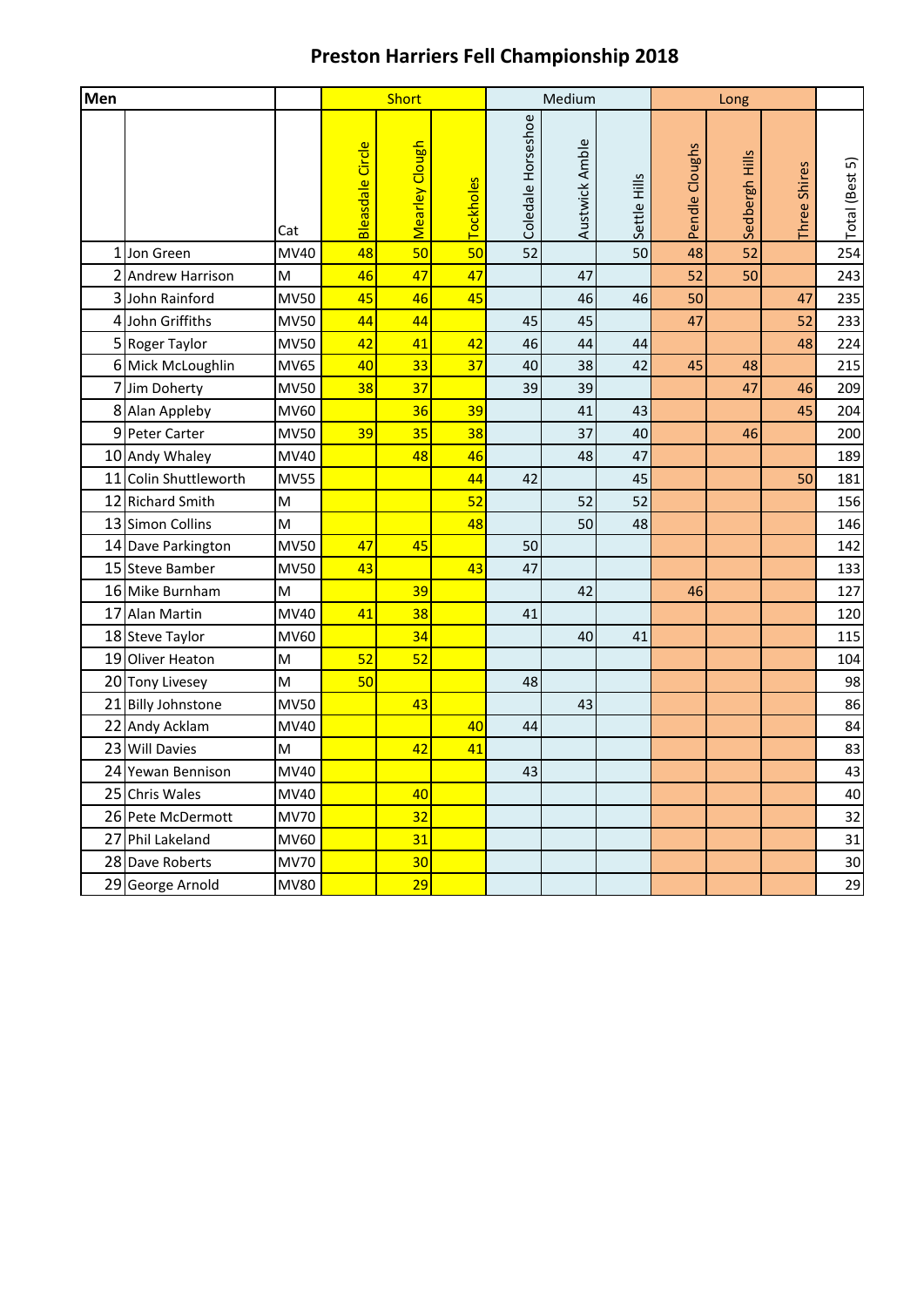## **Preston Harriers Fell Championship 2018**

|    | Men Vet 40            |             |                  | Short          |           |                    | Medium         |              | Long           |                |                  |                |
|----|-----------------------|-------------|------------------|----------------|-----------|--------------------|----------------|--------------|----------------|----------------|------------------|----------------|
|    |                       | Cat         | Bleasdale Circle | Mearley Clough | Tockholes | Coledale Horseshoe | Austwick Amble | Settle Hills | Pendle Cloughs | Sedbergh Hills | Shires<br>Three: | Total (Best 5) |
| 1  | Jon Green             | MV40        | 52               | 52             | 52        | 52                 |                | 52           | 50             | 52             |                  | 260            |
|    | 2 John Rainford       | <b>MV50</b> | 48               | 48             | 48        |                    | 50             | 48           | 52             |                | 47               | 246            |
|    | 3 John Griffiths      | <b>MV50</b> | 47               | 46             |           | 46                 | 48             |              | 48             |                | 52               | 241            |
|    | 4 Roger Taylor        | <b>MV50</b> | 45               | 44             | 45        | 47                 | 47             | 46           |                |                | 48               | 233            |
|    | 5 Mick McLoughlin     | <b>MV65</b> | 43               | 37             | 41        | 41                 | 42             | 44           | 47             | 50             |                  | 226            |
|    | 6 Jim Doherty         | <b>MV50</b> | 41               | 41             |           | 40                 | 43             |              |                | 48             | 46               | 219            |
|    | 7 Alan Appleby        | <b>MV70</b> |                  | 40             | 43        |                    | 45             | 45           |                |                | 45               | 218            |
|    | 8 Peter Carter        | <b>MV50</b> | 42               | 39             | 42        |                    | 41             | 42           |                | 47             |                  | 214            |
|    | 9 Andy Whaley         | MV40        |                  | 50             | 50        |                    | 52             | 50           |                |                |                  | 202            |
|    | 10 Colin Shuttleworth | <b>MV55</b> |                  |                | 47        | 43                 |                | 47           |                |                | 50               | 187            |
|    | 11 Dave Parkington    | <b>MV50</b> | 50               | 47             |           | 50                 |                |              |                |                |                  | 147            |
|    | 12 Steve Bamber       | <b>MV50</b> | 46               |                | 46        | 48                 |                |              |                |                |                  | 140            |
|    | 13 Alan Martin        | MV40        | 44               | 42             |           | 42                 |                |              |                |                |                  | 128            |
|    | 14 Steve Taylor       | MV60        |                  | 38             |           |                    | 44             | 43           |                |                |                  | 125            |
|    | 15 Billy Johnstone    | <b>MV50</b> |                  | 45             |           |                    | 46             |              |                |                |                  | 91             |
|    | 16 Andy Acklam        | MV40        |                  |                | 44        | 45                 |                |              |                |                |                  | 89             |
| 17 | Yewan Bennison        | MV40        |                  |                |           | 44                 |                |              |                |                |                  | 44             |
|    | 18 Chris Wales        | MV40        |                  | 43             |           |                    |                |              |                |                |                  | 43             |
|    | 19 Pete McDermott     | <b>MV70</b> |                  | 36             |           |                    |                |              |                |                |                  | 36             |
|    | 20 Phil Lakeland      | MV60        |                  | 35             |           |                    |                |              |                |                |                  | 35             |
|    | 21 Dave Roberts       | <b>MV70</b> |                  | 34             |           |                    |                |              |                |                |                  | 34             |
|    | 22 George Arnold      | <b>MV80</b> |                  | 33             |           |                    |                |              |                |                |                  | 33             |

|   | Men Vet 50           |             |                         | <b>Short</b>   |                  |                    | Medium         |              |                | Long<br>Sedbergh Hills<br>Shires<br>52<br>50<br>48 |       |                                 |
|---|----------------------|-------------|-------------------------|----------------|------------------|--------------------|----------------|--------------|----------------|----------------------------------------------------|-------|---------------------------------|
|   |                      | Cat         | <b>Bleasdale Circle</b> | Mearley Clough | <b>Tockholes</b> | Coledale Horseshoe | Austwick Amble | Settle Hills | Pendle Cloughs |                                                    | Three | <u>ົດ</u><br><b>Total</b> (Best |
|   | 1 John Rainford      | <b>MV50</b> | 50                      | 52             | 52               |                    | 52             | 52           | 52             |                                                    | 47    | 260                             |
| 2 | John Griffiths       | <b>MV50</b> | 48                      | 48             |                  | 47                 | 50             |              | 50             |                                                    | 52    | 248                             |
|   | 3 Roger Taylor       | <b>MV50</b> | 46                      | 46             | 47               | 48                 | 48             | 48           |                |                                                    | 48    | 239                             |
|   | 4 Mick McLoughlin    | MV65        | 45                      | 41             | 44               | 45                 | 43             | 46           | 48             |                                                    |       | 236                             |
|   | 5 Jim Doherty        | <b>MV50</b> | 43                      | 45             |                  | 44                 | 44             |              |                |                                                    | 46    | 229                             |
|   | 6 Alan Appleby       | <b>MV70</b> |                         | 44             | 46               |                    | 46             | 47           |                |                                                    | 45    | 228                             |
|   | 7 Peter Carter       | <b>MV50</b> | 44                      | 43             | 45               |                    | 42             | 44           |                |                                                    |       | 224                             |
|   | 8 Colin Shuttleworth | <b>MV55</b> |                         |                | 50               | 46                 |                | 50           |                |                                                    | 50    | 196                             |
|   | 9 Dave Parkington    | <b>MV50</b> | 52                      | 50             |                  | 52                 |                |              |                |                                                    |       | 154                             |
|   | 10 Steve Bamber      | <b>MV50</b> | 47                      |                | 48               | 50                 |                |              |                |                                                    |       | 145                             |
|   | 11 Steve Taylor      | MV60        |                         | 42             |                  |                    | 45             | 45           |                |                                                    |       | 132                             |
|   | 12 Billy Johnstone   | <b>MV50</b> |                         | 47             |                  |                    | 47             |              |                |                                                    |       | 94                              |
|   | 13 Pete McDermott    | <b>MV70</b> |                         | 40             |                  |                    |                |              |                |                                                    |       | 40                              |
|   | 14 Phil Lakeland     | MV60        |                         | 39             |                  |                    |                |              |                |                                                    |       | 39                              |
|   | 15 Dave Roberts      | <b>MV70</b> |                         | 38             |                  |                    |                |              |                |                                                    |       | 38                              |
|   | 16 George Arnold     | <b>MV80</b> |                         | 37             |                  |                    |                |              |                |                                                    |       | 37                              |